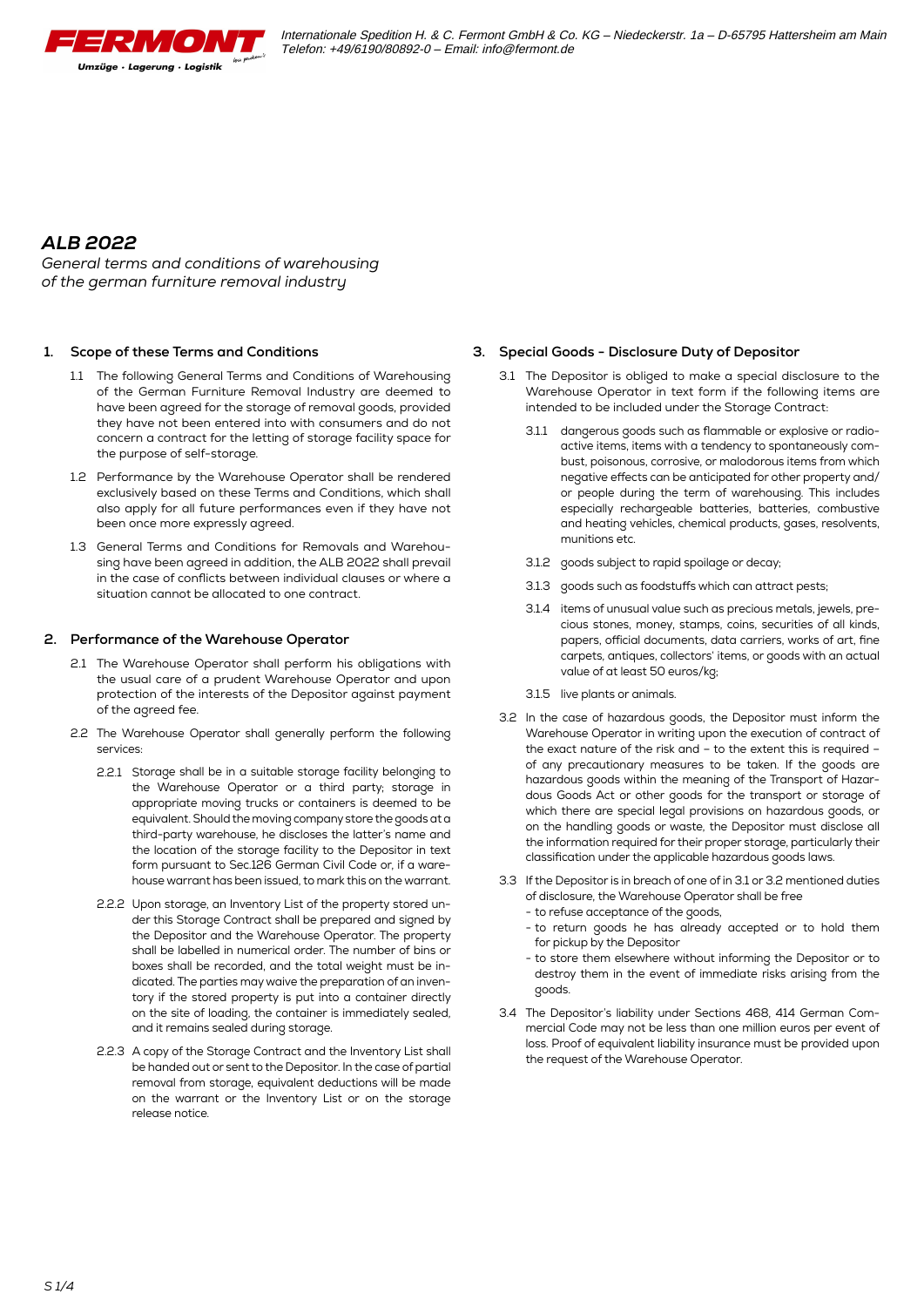*General terms and conditions of warehousing of the german furniture removal industry*

## **4. Inventory List of Stored Property**

- 4.1 The Depositor is obliged to check the Inventory List of the stored property for accuracy and completeness and to sign it. If the Depositor is present upon storage, complaints must be issued in text form immediately upon the completion of the storage. If the stored property is brought to the storage facility in the absence of the Depositor, the Depositor must present any complaints within 7 days of the receipt of the Inventory List of stored property. If complaints are not made in the aforesaid period, it shall be assumed that the Inventory List is complete and correct.
- 4.2 The Warehouse Operator is entitled to surrender the stored property upon presentation of the Warehousing Contract, including the Inventory List or an equivalent note of transcription contained on the Inventory List unless the Warehouse Operator is aware or fails to be aware because of his negligence that the person presenting the Storage Contract is not authorised to accept the stored property. The Warehouse Operator is authorised, but not obliged, to check the proof of authority of the person presenting the Storage Contract.
- 4.3 The Depositor is obliged to surrender the Storage Contract upon the complete delivery of the stored property and to issue a written acknowledgement of receipt.

## **5. Execution of Warehousing Duties**

5.1 The Depositor is entitled to inspect the storage space prior to storage himself or through another person in co-ordination with the Warehouse Operator. Any objections or complaints against the storage of the property or the choice of storage space must be presented without undue delay.

 Should he not avail himself of this right of inspection, he shall have renounced all objections to the manner and form of storage to the extent the choice of the storage space and the storage itself have been executed upon compliance with the care of a prudent Warehouse Operator complying with normal industry standards.

- 5.2 The Depositor is entitled to enter the storage facility during the Warehouse Operator's normal business hours if the visit has been arranged in advance and the Storage Contract/Inventory List has been presented.
- 5.3 The Depositor is obliged to inform the Warehouse Operator immediately in text form of any changes in his address. In the absence of such notification, the Depositor shall not be entitled to claim that he has failed to receive notices the Warehouse Operator has sent to the last address disclosed to him.

# **6. Warehousing Fee**

- 6.1 Invoices of the Warehouse Operator for warehousing fees, fees for ancillary performance, insurance premiums and expenses are immediately due for payment.
- 6.2 The invoiced amounts are net amounts. The Depositor shall pay the additional value-added tax in the respective statutory amount.
- 6.3 Provided a monthly payment arrangement was agreed for the warehousing fee, the Depositor is obliged to pay the monthly warehousing fee to the Warehouse Operator in advance by no later than on the 3rd working day of the month.
- 6.4 The Warehouse Operator shall be reimbursed for his necessary out-of-pocket expenses.
- 6.5 The costs of storage, visits of the storage facility, partial storage and removal as well as subsequent storage shall be charged as incurred unless otherwise agreed.

## **7. Set-off, Assignment, Pledge**

- 7.1 Only claims of the Depositor due for payment which are ripe for judgment, are not contested or for which a final judgment has been issued may be set off against the Warehouse Operator's claim to payment of the storage fee.
- 7.2 Assignments and pledges of rights under the Storage Contract shall require the consent of the Warehouse Operator.
- 7.3 The Warehouse Operator is not obliged to check the authenticity of the signatures on the documents pertaining to the stored goods or the authority of the signer unless the Warehouse Operator knows or remains unaware due to its own negligence that the signatures are forged, or the signer is not authorised.

#### **8. Warehouse Operator's Lien and Right of Retention**

- 8.1 The Warehouse Operator shall have a lien and a right of retention for all claims against the Depositor that are due or not yet due under the Storage Contract on all the goods or other items of value under his power of disposal. The lien and right of retention shall not be in excess of the statutory lien and statutory right of retention.
- 8.2 Should the Warehouse Operator avail himself of his right to sell the items of pledged property in his possession, the sending of a notification to the last address of the Depositor disclosed to it pursuant to clause 5.3 hereof shall be sufficient for the notice warning of the impending auction and giving the date of the auction.
- 8.3 The Warehouse Operator may only exercise a lien or retention right due to claims arising from other transport contracts with the Depositor in so far as they are undisputed or if the financial situation of the debtor threatens the Warehouse Operator's claim.
- 8.4 In all cases, a period of two weeks shall apply in lieu of the period of one month set down in Sec. 1234 German Civil Code.
- 8.5 The time and place of the auction shall be publicly announced upon a general description of the pledged items.

#### **9. Term and Termination of the Warehousing Contract**

- 9.1 If a fixed term of the Contract has not been agreed, this shall be for a minimum of one month.
- 9.2 Each party may terminate the Warehousing Contract by giving notice in text form upon a notice period of one month.
- 9.3 In the event of the termination of the Storage Contract by the Depositor, a date for the delivery of the stored goods must be agreed in advance. The Depositor is also obliged to pay the outstanding claims of the Warehouse Operator up to such time.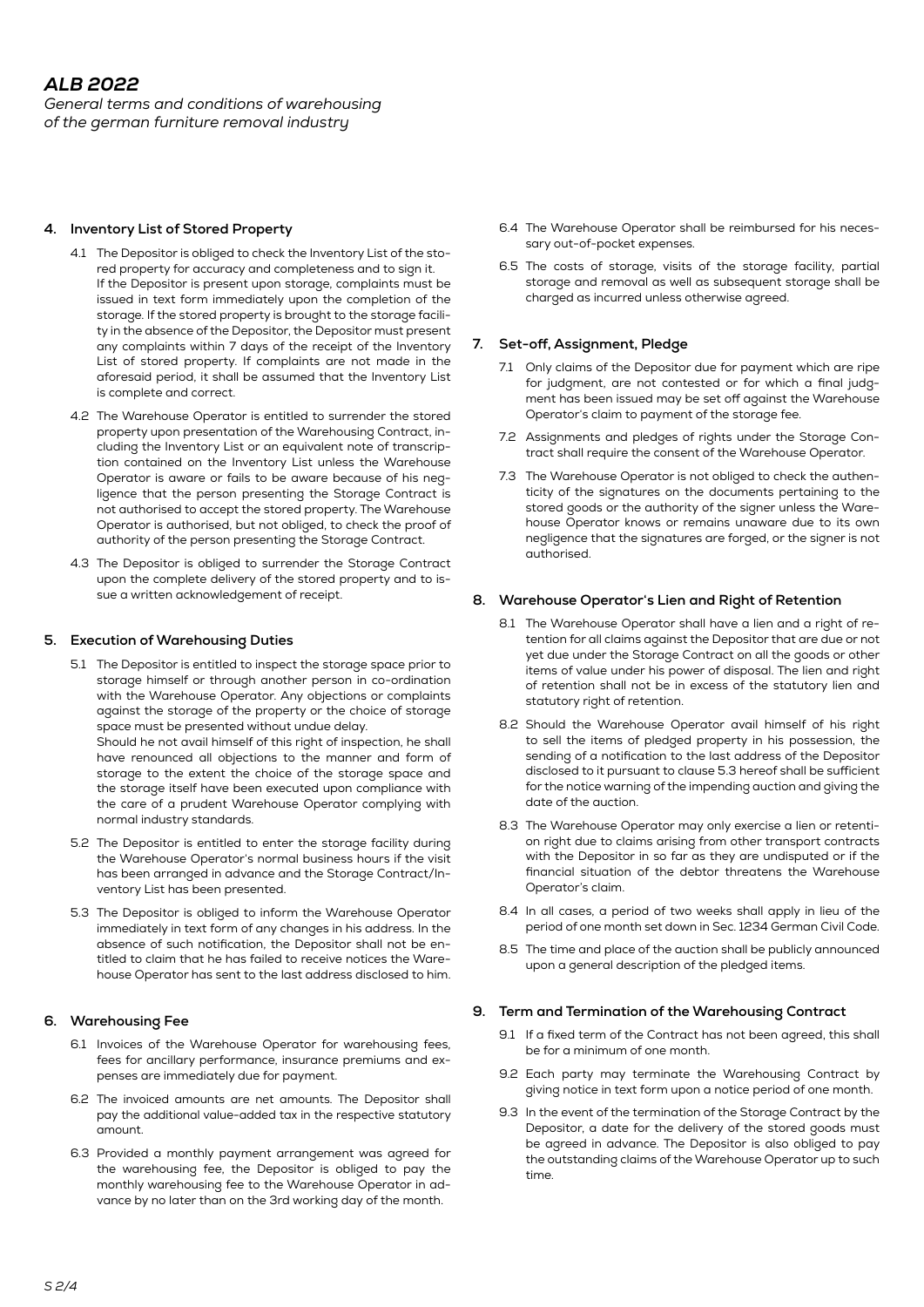*General terms and conditions of warehousing of the german furniture removal industry*

#### **10. Warehouse Operator's Liability**

#### 10.1 Damage to Property

 10.1.1 The Warehouse Operator is liable for damage incurred by the loss of or damage to the property in the period from the acceptance for storage up to delivery unless the damage could not have been averted even through the care of a prudent businessman. This shall also apply if the Warehouse Operator has stored the property with a third party pursuant to Sec. 472 (2) German Commercial Code.

 Where the Depositor is entitled to demand damage compensation for loss, he may treat the property as lost if it has not been delivered by the Warehouse Operator within 30 days following the expiration of the delivery period, unless the Warehouse Operator has a lien or right of retention on the goods.

- 10.1.2 If the Warehouse Operator must pay damage compensation for a total or partial loss of the property, the actual cash value is to be paid.
- 10.1.3 In the event of damage to the property, the difference between the value of the undamaged goods at the location and the time of acceptance for storage and the value the damaged goods would have had at the time and place of such acceptance shall be refunded. It shall be assumed that the costs to be spent to mitigate and remedy damage shall be equivalent to the difference to be calculated in accordance with sentence 1 hereof.
- 10.1.4 The value of the property shall be governed by the market price, and otherwise by the fair market value of items of the same type and quality. If the property has been sold directly preceding storage, it shall be assumed that the purchase price stated by the seller in his invoice minus any transport costs is the market price.
- 10.2 Other Damages

 The Warehouse Operator shall replace pecuniary damage resulting from the loss of or damage to the property, pecuniary damage following the delivery of the wrong items or delayed delivery, pecuniary damage because of incorrect advice to the Depositor or other pecuniary damage if he is guilty of gross negligence or intent.

# **11. Exclusion of Liability**

The Warehouse Operator is not liable for damage

- 11.1. arising from acts of God;
- 11.2 caused by the fault of the Depositor or authorised persons;
- 11.3 by war or war-like events and government orders, including, but not limited to, seizures;
- 11.4 by nuclear energy;
- 11.5 to radioactive materials;
- 11.6 to items which has been caused by radioactive materials;
- 11.7 by explosive, inflammable, radiating, spontaneously combusting, poisonous, corrosive materials, oils, fats, and animals;
- 11.8 due to the nature or poor quality of the stored property such as detachment of glue, cracks or dullness of polish, oxidation, intrinsic deterioration, leaks or seepages;
- 11.9 or loss of the stored property located in containers of any kind, provided that they have not been packed or unpacked by the Warehouse Operator, unless the Depositor can prove that the damage occurred because of the treatment by the Warehouse Operator;
- 11.10 to or loss of property of unusual value such as precious metals, jewels, precious stones, money, stamps, coins, securities of all kinds, papers, official documents, data carriers, works of art, fine carpets, antiques, collectors' items, unless the items have been indicated by the Depositor in text form as being valuable so that special protective measures may be adopted;
- 11.11 to the functioning of radios, televisions or similarly sensitive machines or appliances;
- 11.12 to the content of the loading units which were packed by the Depositor and/or delivered to the Warehouse Operator in a sealed condition and/or were sealed by the Depositor after proper packing;
- 11.13 to live plants and live animals.

# **12. Limitations of Liability**

- 12.1 The Warehouse Operator's liability in the event of the loss of or damage to the stored property (property damage) is limited upon storage
	- 12.1.1 according to Sec. 431 paragraph 1,2 and 4 German Commercial Code to 8,33 special drawing rights for each kilogram,
	- 12.1.2 a maximum of € 35,000 per event of loss,
	- 12.1.3 where, in the case of damage to the Depositor, the damage is comprised of the difference between what the Inventory should be and actually is, in deviation from the provision of clause 12.1.2, the Warehouse Operator's liability shall be limited to € 70,000 per year, irrespective of the number and nature of the instances of loss causing the difference in Inventory.
- 12.2 The aforesaid limitations of liability shall not apply if the Depositor stated a higher value of the goods to be stored in text form prior to the grant of contract. The indicated value of the goods for which the Depositor has taken out insurance with the Warehouse Operator shall be deemed to have been agreed as the liability cap. The resulting costs, as well as any special security measures, shall be borne by the Depositor. The Depositor may specify in text form a figure for increasing liability which exceeds the maximum amounts set down in clause 12.1.1 against payment of a surcharge to be agreed between the parties. In this case, the stated figure will replace the relevant maximum amount.
- 12.3 The Warehouse Operator's liability is limited to € 2.5 MM for all damage which is not personal injury or damage incurred by third parties, regardless of the number of claims arising from an event of loss. Where there is more than one aggrieved party, the Warehouse Operator shall be liable in proportion to their claims. Clause 12.2 remains unaffected.
- 12.4 The foregoing exclusions and restrictions of liability in clauses 11 and 12 shall not apply if the damage was caused by the intent or gross negligence of the Warehouse Operator or his managers or through the breach of primary contractu-